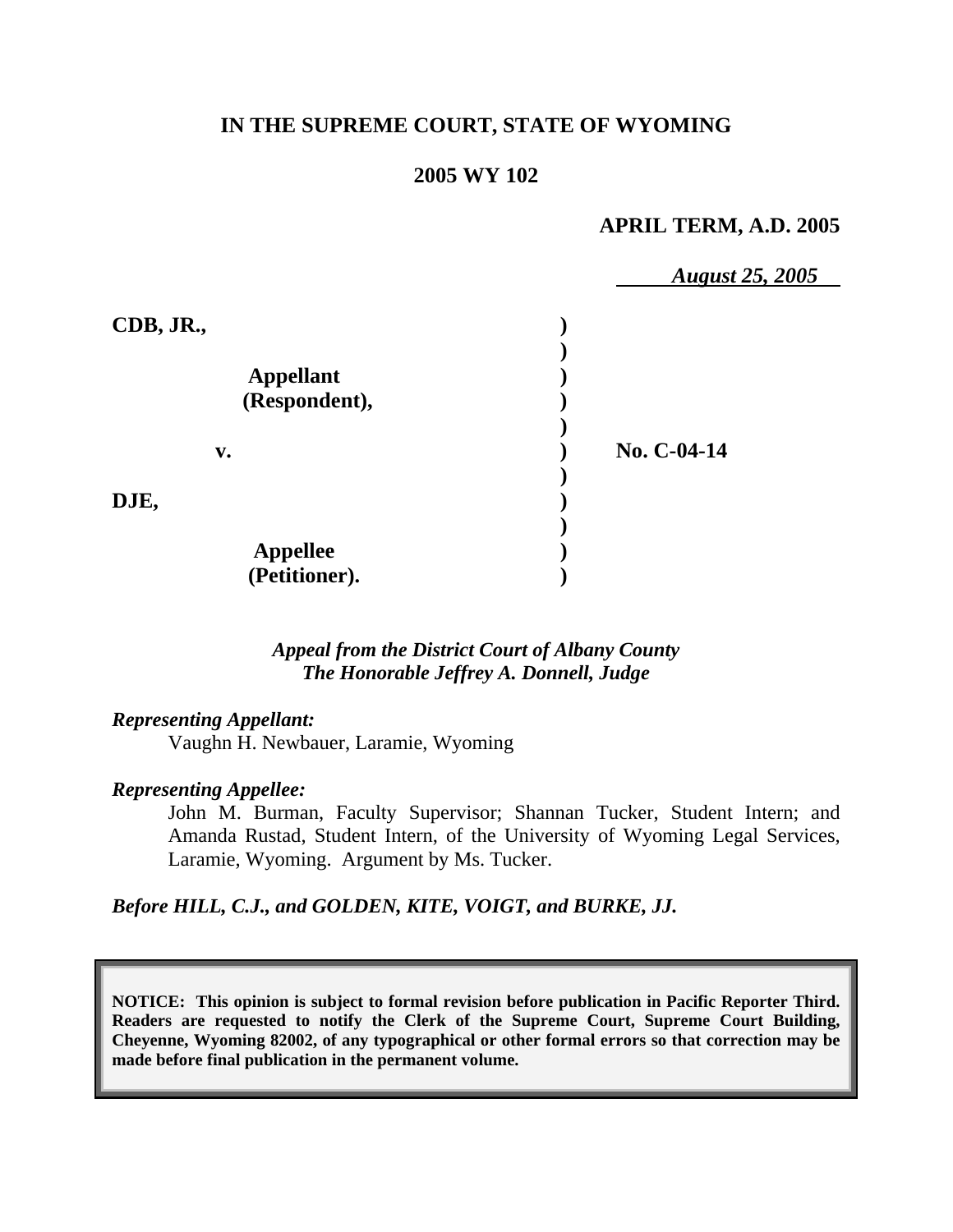### **GOLDEN, Justice**.

[¶1] After pleading guilty, CDB, Jr. (Father) was convicted of several counts of sexually abusing his daughter, HMB. HMB's mother, DJE (Mother), filed a petition to terminate Father's parental rights to HMB. The trial court terminated Father's parental rights, finding that circumstances supporting termination pursuant to Wyo. Stat. Ann. § [1](#page-1-0)4-2-309(a)(iii) and § 14-2-309(a)(iv) (LexisNexis  $2005$ <sup>1</sup> were proven by clear and convincing evidence. Father appeals. We affirm.<sup>[2](#page-1-1)</sup>

#### **ISSUES**

[¶2] CDB raises the following issues:

I. Was insufficient evidence presented to the district court to terminate appellant's parental rights pursuant to Wyoming Statutes [sic]  $\S 14$ -2-309(a)(iii) when there was no showing of any efforts to rehabilitate the family and there was no showing that the minor child's health or safety would be jeopardized if appellant's parental rights remained intact?

II. Was insufficient evidence presented to the district court to terminate appellant's parental rights pursuant to Wyoming Statutes [sic]  $\S 14$ -2-309(a)(iv) when there was no showing of serious bodily injury, and thus no showing of unfitness?

<span id="page-1-0"></span><sup>1</sup> § 14-2-309. Grounds for termination of parent-child relationship; clear and convincing evidence.

 $\overline{a}$ 

(iv) The parent is incarcerated due to the conviction of a felony and a showing that the parent is unfit to have the custody and control of the child[.]

<sup>(</sup>a) The parent-child legal relationship may be terminated if any one (1) or more of the following facts is established by clear and convincing evidence:

<sup>\* \* \* \*</sup> 

<sup>(</sup>iii) The child has been abused or neglected by the parent and reasonable efforts by an authorized agency or mental health professional have been unsuccessful in rehabilitating the family or the family has refused rehabilitative treatment, and it is shown that the child's health and safety would be seriously jeopardized by remaining with or returning to the parent; \* \* \* \*

<span id="page-1-1"></span><sup>&</sup>lt;sup>2</sup> Father's brief fails to comply with W.R.A.P. 7.05(b)(3) in that the font size is too small. We take this opportunity to remind counsel that such violations render a party susceptible to sanctions pursuant to W.R.A.P. 1.03.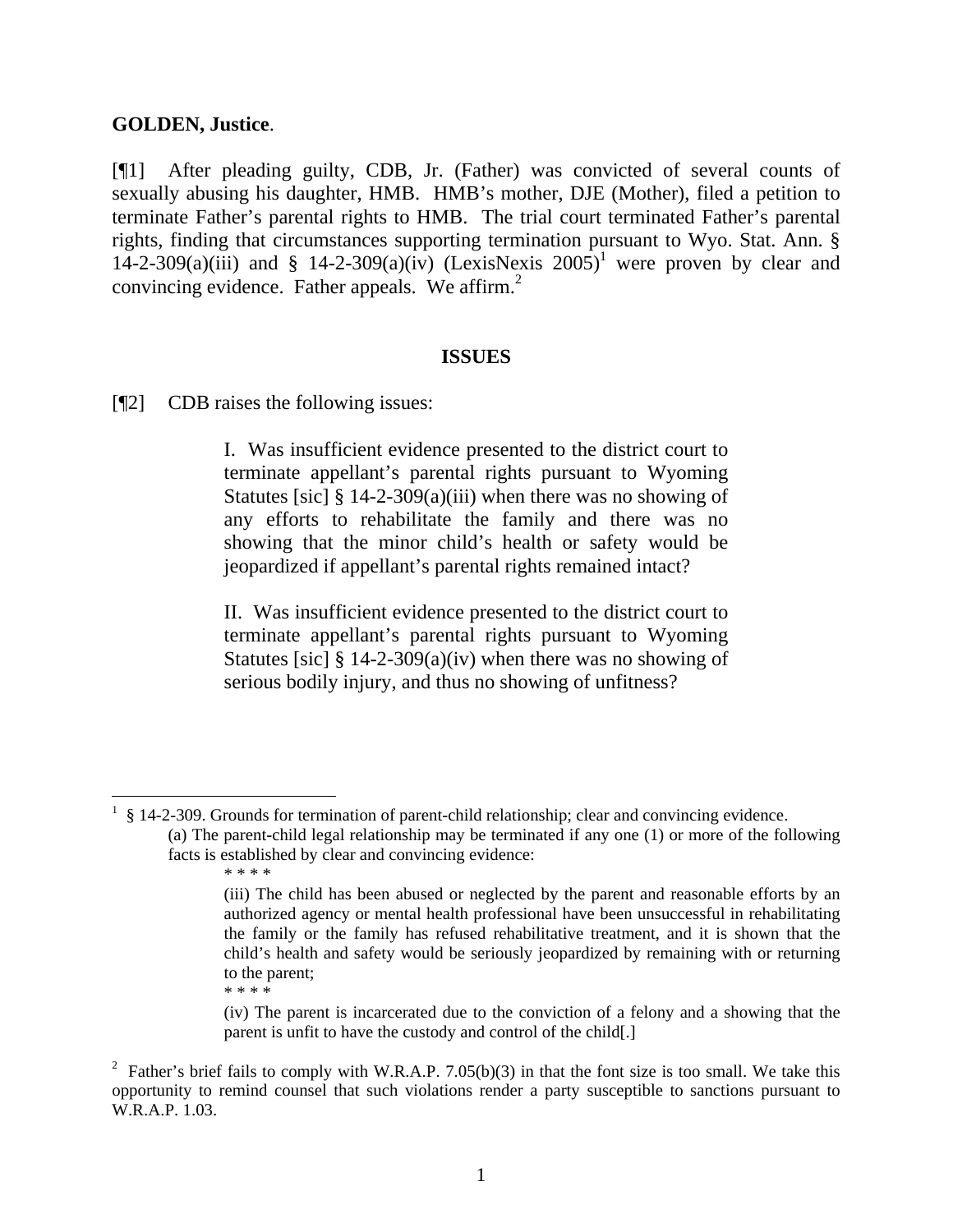### **FACTS**

[¶3] The material facts are not in dispute. Father pleaded guilty to two counts of sexual assault in the second degree, one count of sexual assault in the third degree, and one count of incest. He was sentenced to a minimum of forty-seven years and a maximum of one hundred years in the Wyoming State Penitentiary. HMB was the victim of these sexual assaults. Mother testified at the termination hearing that Father admitted he sexually molested HMB more than once. Mother also testified that HMB is scared of Father and his family and she did not want to be related to them anymore. No evidence to the contrary was presented.

#### **DISCUSSION**

#### *Standard of Review*

[¶4] Father challenges the sufficiency of the evidence supporting termination of his parental rights. When a party challenges the sufficiency of the evidence supporting termination, this Court applies our traditional principles of evidentiary review. *In re CC*, 2004 WY 167, ¶11, 102 P.3d 890, 894 (Wyo. 2004); *Matter of SYM*, 924 P.2d 985, 987 (Wyo. 1996). We examine the evidence in the light most favorable to the party prevailing below, assuming all favorable evidence to be true while discounting conflicting evidence presented by the unsuccessful party. *In re MN*, 2003 WY 135, ¶5, 78 P.3d 232, 234 (Wyo. 2003). This Court then reviews the supporting evidence to ascertain if it clearly and convincingly establishes the statutory elements required to support termination. *In re Termination of Parental Rights to IH*, 2001 WY 100, ¶14, 33 P.3d 172, 178 (Wyo. 2001). Evidence is clear and convincing if it would persuade a trier of fact that the truth of the contention is highly probable. *Matter of GP*, 679 P.2d 976, 982 (Wyo.1984).

### *Sufficiency of the Evidence*

[¶5] The trial court found clear and convincing evidence to support the termination of Father's parental rights under both § 14-2-309(a)(iii) and § 14-2-309(a)(iv). Father's parental rights are properly terminated if either subsection is satisfied. We will address subsection (a)(iv) first (Father's Issue II). Subsection (a)(iv) permits termination of parental rights if clear and convincing evidence establishes that the parent is incarcerated due to a felony conviction and the parent is unfit to have custody and control of the child. Father admits he is incarcerated due to his conviction of a felony. Father claims,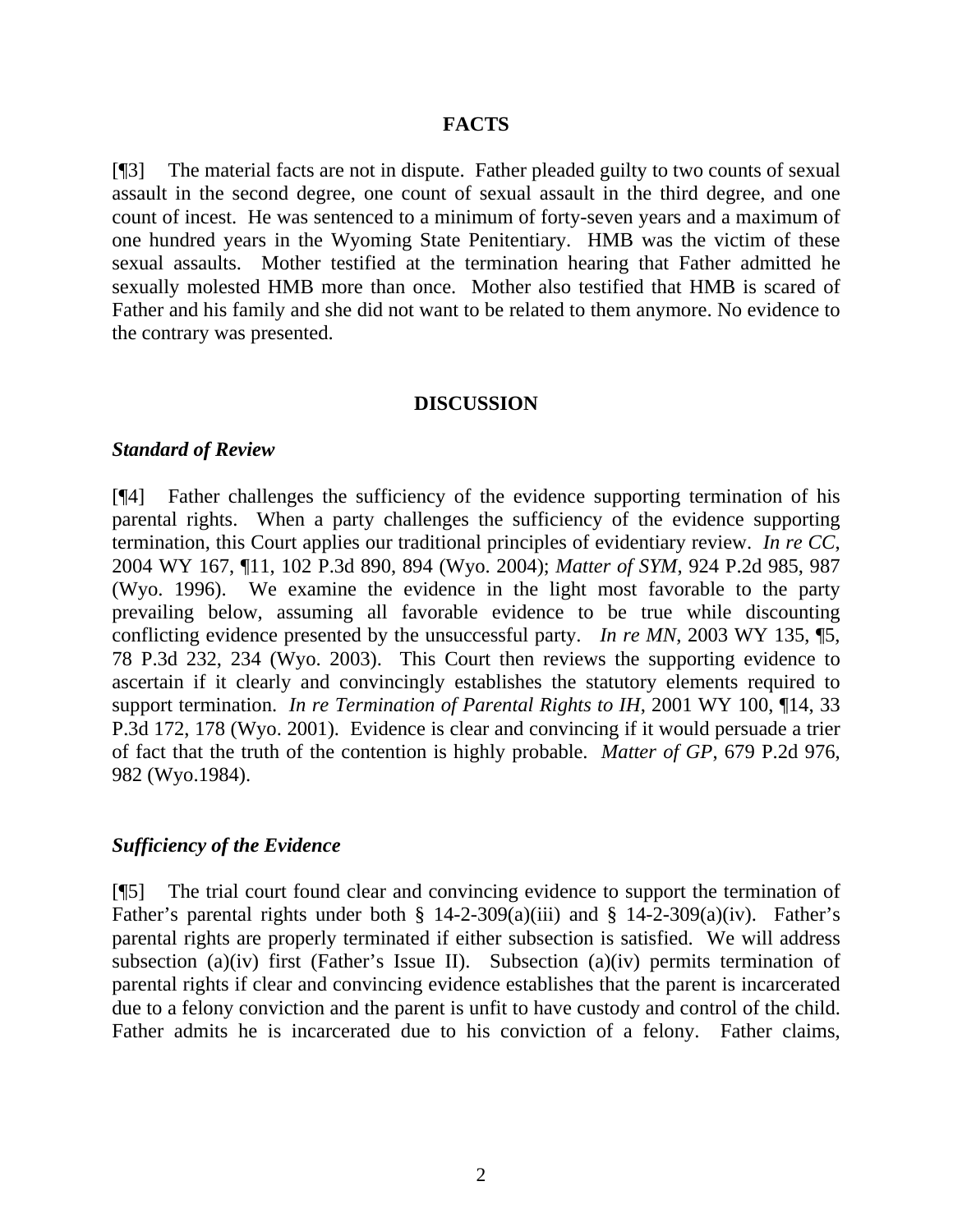however, that there is no evidence that he is unfit to have the custody and control of  $HMB.<sup>3</sup>$  $HMB.<sup>3</sup>$  $HMB.<sup>3</sup>$ 

[¶6] Father argues that the district court cannot use his convictions in determining his fitness to be a parent. He argues that, because there is no other evidence besides his convictions, the evidence is insufficient to support termination of his parental rights. We agree that the fact of incarceration, by itself, is not per se evidence of unfitness. *Matter of Adoption of JLP*, 774 P.2d 624, 630 (Wyo. 1989) ("incarceration alone is insufficient to establish unfitness"). Father's incarceration is, however, a reality that severely impacts the parent-child relationship and therefore cannot be ignored. The district court is entitled to look at the circumstances surrounding Father's felony conviction when determining Father's fitness to have custody and control of his daughter. *Id.*

[¶7] The circumstances surrounding Father's incarceration support a finding that Father is unfit to have custody and control of HMB. Because of the length of Father's term of incarceration, it is extremely improbable that Father will ever be able to appropriately care for the ongoing physical, mental or emotional needs of HMB during her minority or indeed well into her adulthood. Most importantly, though, is the nature of the crime underlying Father's conviction. Father was convicted on several counts of sexually abusing his daughter. There can be nothing that makes a parent more intrinsically unfit than abusing his child. *See In Interest of JG*, 742 P.2d 770, 775 (Wyo. 1987) (Appellant's abuse of his children "demonstrates unequivocally that the appellant is an unfit parent by any standard.").

[¶8] This Court has previously upheld a finding of unfitness under similar circumstances:

> [Appellant's] crimes indicate extreme moral delinquency, that he will be unable to discharge his parental duties throughout the minority of the child, and that he is generally unsuitable to perform the requisite parental functions. This evidence . . . graphically demonstrates that appellant is an unfit parent by any standard.

*JLP*, 774 P.2d at 632. Upon consideration of multiple factors, it is clear that Father is unfit to have custody and control of HMB. The statutory criteria for termination of parental rights under § 14-2-309(a)(iv) having been satisfied, we proceed no further.

# **CONCLUSION**

l

<span id="page-3-0"></span> $3$  Father's phrasing of his issue is somewhat confusing. No finding of serious bodily injury was made by the district court, nor was such a finding material to the final determination of the district court. Based upon the argument presented, we read Father's issue to simply challenge the sufficiency of evidence supporting a finding of unfitness.